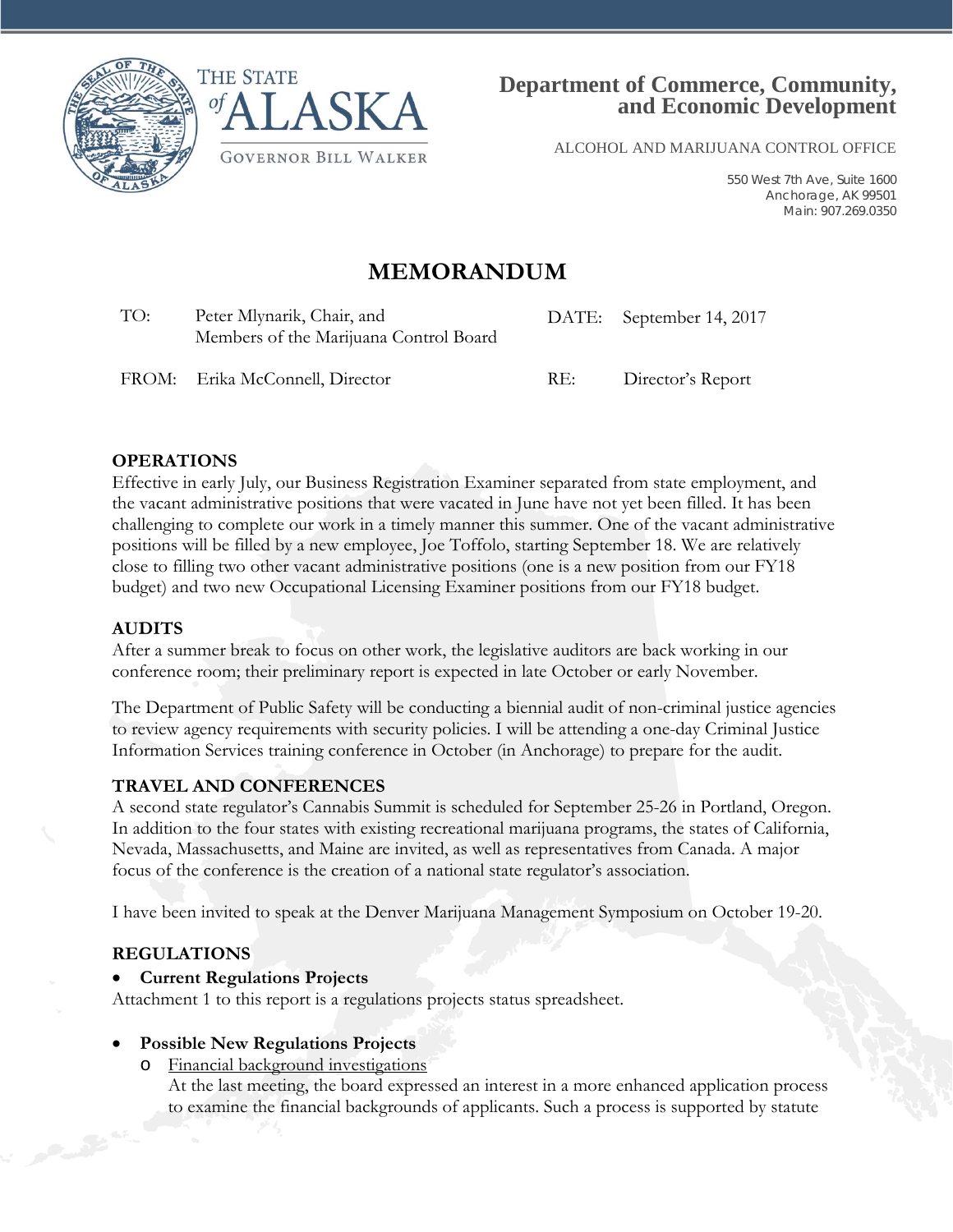which states, at AS 17.38.121(b), "the board shall...establish by regulation the qualifications for licensure including fees and factors related to the applicant's experience, criminal justice history, and financial interests." I recommend the board open a regulations project to amend the application requirements and consider any other appropriate standards.

o Charging for second or subsequent inspections

Enforcement has developed a pre-inspection checklist (Attachment 2) for licensees to ensure that they are ready for an inspection before requesting one. While that has started to cut down on second and third (and subsequent) inspections, it has not eliminated them. In our large state and with a limited enforcement staff, visiting a facility for a second or third time can be costly and time-consuming. I request that the board open a regulations project to add a repeat inspection fee for those licensees who request an inspection but, due to not having completed all items on the pre-inspection checklist (e.g., not having plants tagged, not having premises set up consistent with board-approved diagram), then need a repeat visit(s) from Enforcement staff. I recommend that the repeat inspection fee be \$500, with the allowance to be waived by the director for good cause.

o Add corporation bylaws as required submittal item

Limited liability companies are required to submit their operating agreement, and staff has at times found information in some operating agreements that indicate the need for additional licensees. The operations of an entity can relate to compliance with statutory and regulatory requirements. I recommend that a regulations project be opened to amend 3 AAC 306.020(b)(3)(C) to require license applicants who are corporations to submit their corporate bylaws.

- o Department of Labor and Department of Revenue review/approval for transfers Every business in Alaska that utilizes employee labor is required to have workers' compensation coverage. The Department of Labor has been proactively reaching out to the industry to inform them of these requirements, but has also found a great deal of ignorance of the requirements. We are working with DOL and may add information in our application instructions regarding this issue. I recommend that the board open a regulations project to state that all marijuana transfer applications must be reviewed and approved by the Department of Labor and the Department of Revenue, to ensure the licensee is in compliance with labor laws and current with any required tax payments.
- o Multiple businesses on a lease

The issue of multiple businesses on the lease for one licensed premises has come up in the past, most recently with AK Slow Burn Cannabis Outlet (#10898), a standard cultivation facility approved at the July meeting. I recommend that the board open a regulations project to change 3 AAC 306.020(b)(9) to require the applicant to have sole right to possession of the proposed licensed premises, so that no other entity or business may be listed on the lease has having a right to access the premises.

If another business or entity is listed on the lease as having access to the licensed premises, then this other business/entity has access to marijuana without being a licensee. While at the time of licensing, the other business/entity may be owned by the same person/entity who is being licensed, there is no guarantee that that will always be the case. The licensee may sell the second business/entity to another without notice to or authorization by the board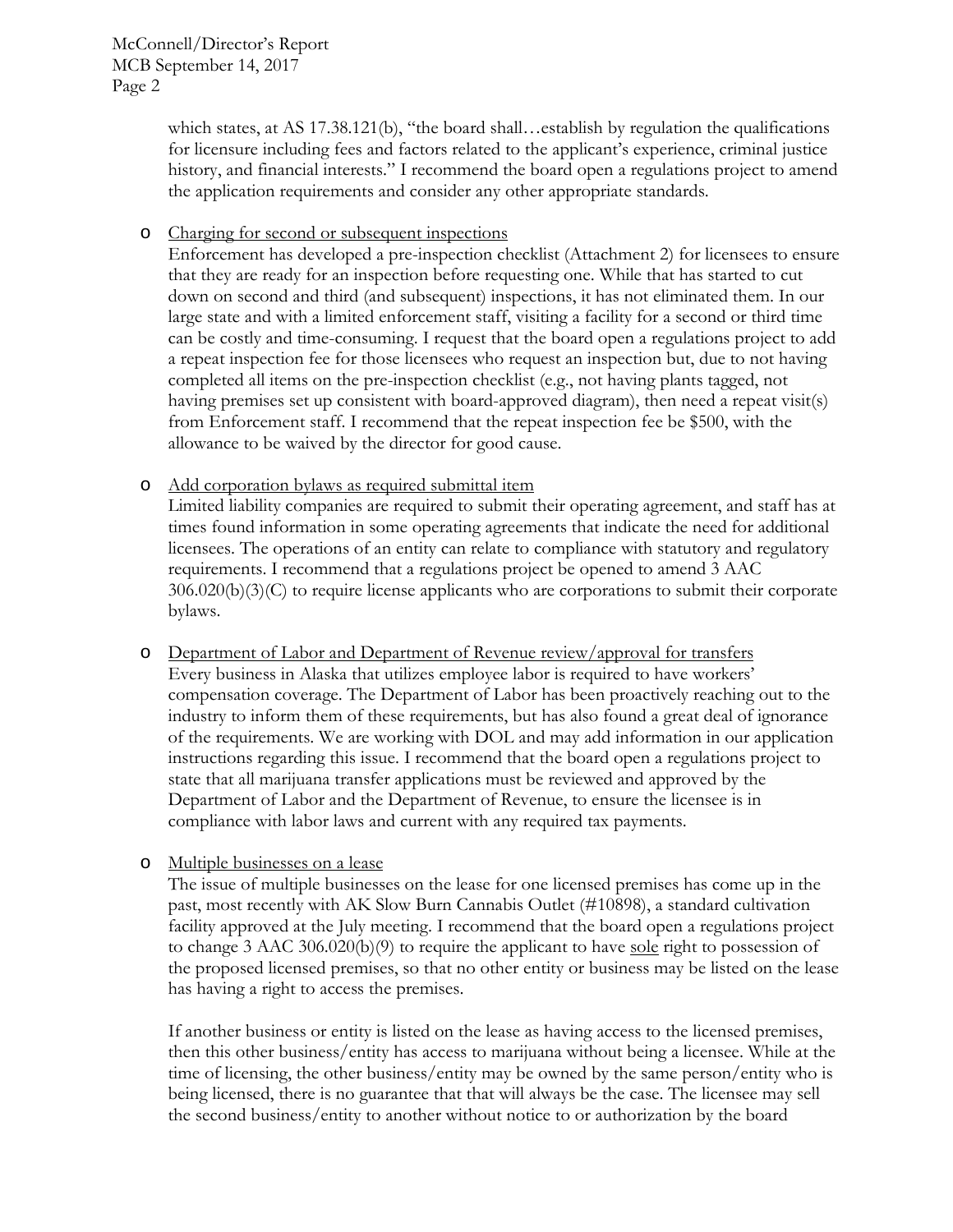(which would not be required), and then some number of unlicensed persons would have access to the licensed premises.

In order to ensure that licensees are fully accountable for tracking all marijuana from seed to sale, the licensee should have sole possession of their licensed premises.

### o Affiliates

The regulations define "affiliate" as "a person that directly or indirectly through one or more intermediaries controls, or is controlled by, or is under common control with, a partnership, limited liability company, or corporation subject to this chapter." License applications are required to include information about "each proposed licensee and each affiliate of each proposed licensee" which indicates that the regulations consider affiliates to be different from licensees. However the regulations also state that "licensee" means each individual named in an application that complies with this section, and includes a sole proprietor, all partners holding interest in a partnership, each member holding ownership interest in an LLC, and each owner of a corporation's stock.

Staff struggles to understand the purpose of an "affiliate." If an affiliate controls a partnership, LLC, or corporation subject to this chapter, shouldn't they actually be a licensee? I recommend that the board open a regulations project to remove the concept of affiliate, which is located only in two places in the regulations (3 AAC 306.020(b)(2) and 3 AAC 306.990(a)(1)) and would not seem to have any practical effect on the licensing process other than eliminating confusion.

#### o Definition of resident

As the board is aware, all licensees must be residents of Alaska, and "resident of the state" is defined in 3 AAC 306.015(e)(2) as

a person who meets the residency requirement under AS 43.23 for a permanent fund dividend in the calendar year in which that person applies for a marijuana establishment license under this chapter

This is somewhat confusing for two reasons: 1) the residency requirement that is evaluated through the PFD is for the prior year; and 2) license applicants who apply in January through May (approximately) would not know their PFD application status for that calendar year. It is likely that in this situation, staff has actually been checking PDF eligibility for the prior year.

To resolve these issues and make the language less confusing, I recommend the board open a regulations project to make the following two changes:

3 AAC 306.015(b): "The board will not issue, renew, or transfer a marijuana establishment license to…"

3 AAC 306.015(e)(2): "resident of the state" means a person who currently meets the residency requirement under AS 43.23 for a permanent fund dividend in the calendar year in which that person applies for a marijuana establishment license under this chapter".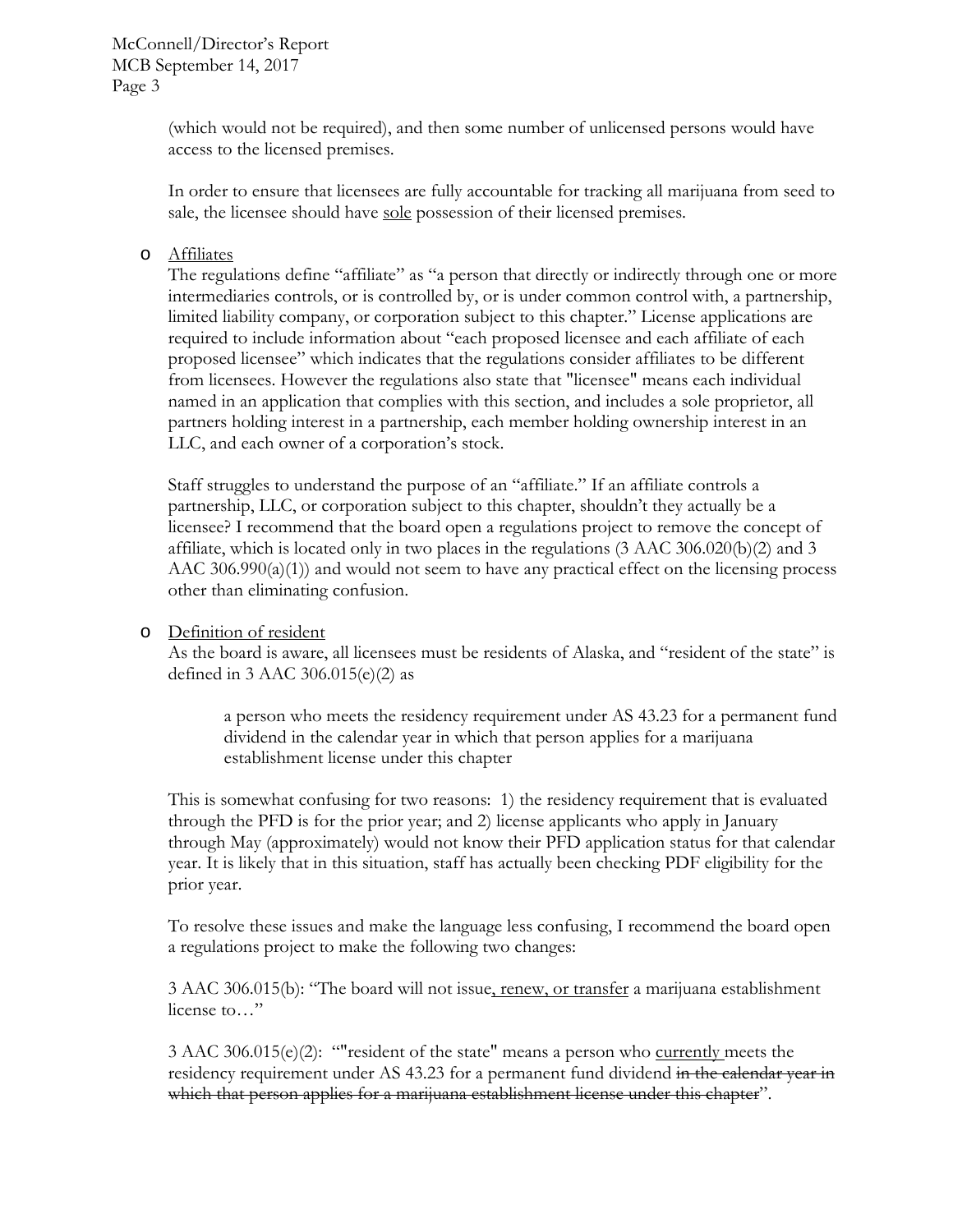McConnell/Director's Report MCB September 14, 2017 Page 4

### o Video formats

Enforcement staff has had occasion to request video from licensees. We have found that there is a great variety of formats, many of which we do not have the capability to view. We find ourselves pressuring our IT staff to find software for us to purchase in order to complete investigations, and the process is difficult, time consuming, and potentially expensive. I request that the board open a regulations project that allows the director to publish a list of acceptable video formats. Licensees would need to work with their security companies to convert video into one of those acceptable formats, if the video was not already. This would amend 3 AAC 306.720.

o Local government approval of odor emissions

As not all local governments issue "conditional use permits" for marijuana applicants, I recommend the board open a regulations project to amend 3 AAC 306.430(d) to change "local government conditional use permit process" to "local government approval process."

### **SPECIFIC ISSUES**

### • **Delegation**

Attached for your review is one delegation memo: the authority to approve licensed premises changes, delegated to the director at the July 12, 2017, meeting. (Attachment 3)

### • **Licenses Issued with Background Checks Incomplete**

On April 27, 2016, before AMCO had statutory authority to perform criminal background checks on licensees, the board directed the director to determine applications complete before the required background check is performed and to issue licenses before background checks are returned. This was intended to be a temporary work-around while everyone awaited a permanent legislative fix. Such fix was made in the spring of 2016. I request the board's support to continue to determine applications complete before the background check is complete, but to cease issuing licenses until the background check has been returned without issue, in accordance with AS 17.38.010(b)(2) and 3 AAC 306.010(d). This is consistent with the statute and regulations, and with the alcohol program. I propose that this change begin on October 1, 2017.

### • **Conditions Placed on License Continue Until Revoked by Board**

We are working under the assumption that once the board places conditions on a license, those conditions remain until the board specifically removes the conditions. A license renewed by the director (through delegation from the board) would still have the conditions placed on the license by the board at the time of first approval. Should this not be the intent of the board, please let us know.

#### • **Leases**

In the past, the board has indicated that leases should contain a statement that landlords are not authorized to take possession of marijuana and marijuana product if the lessee defaults on the lease. This policy is being implemented by staff.

When the licensed premises is in a structure is owned by a married couple (both names on the deed) but only one partner is a licensee (sole proprietor), should there be a lease from the married couple to the licensee?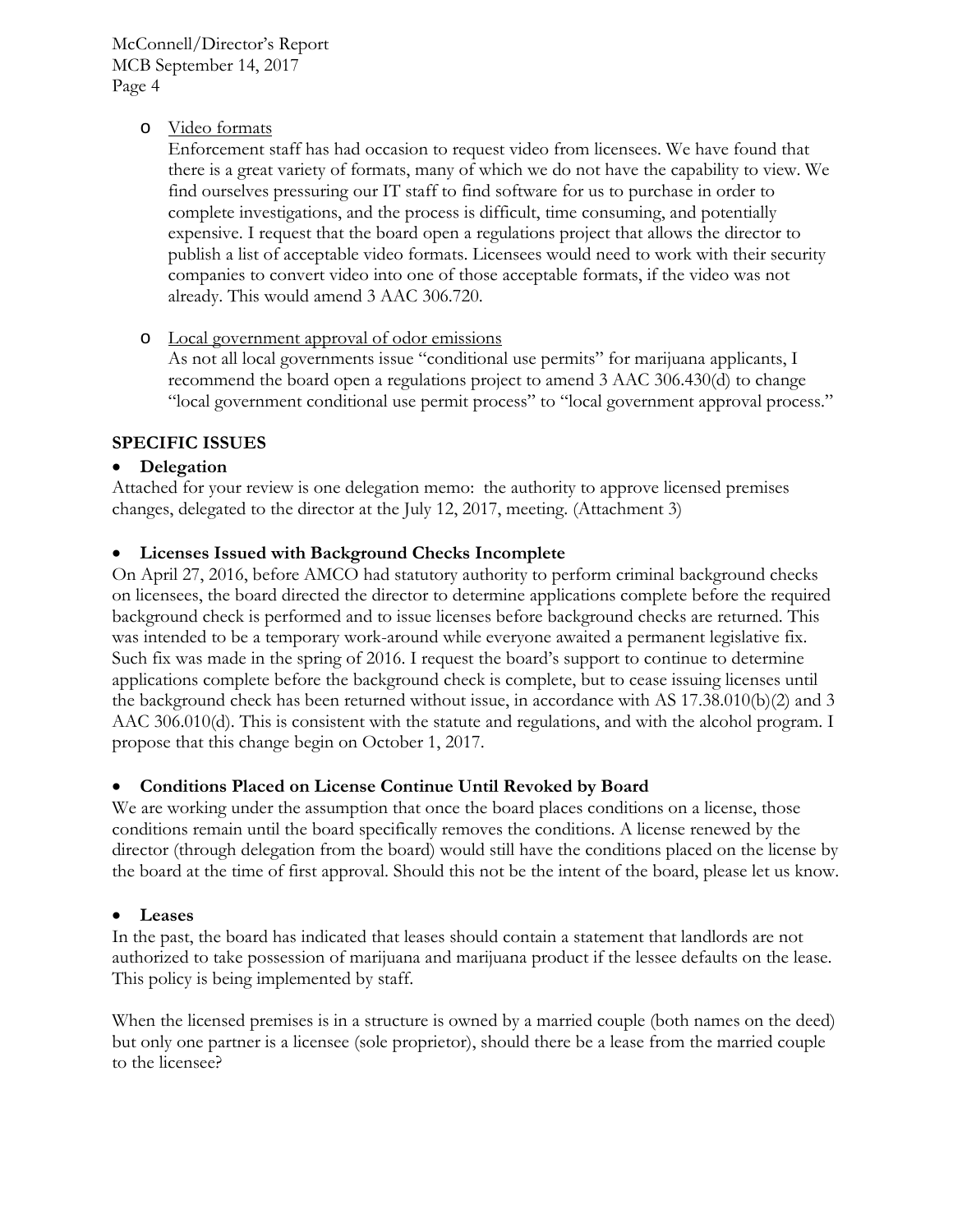McConnell/Director's Report MCB September 14, 2017 Page 5

### • **MJ-18 Purpose**

What is the purpose of the MJ-18? Clearly an MJ-18 should be used when an applicant indicates that they choose not to apply for a PFD. Should the MJ-18 be used for applicants who are found ineligible for the PFD by the Permanent Fund Dividend Division? As the MJ-18 asks for the exact same information as the PFD application, I would advocate that having Enforcement staff duplicate the effort of the Permanent Fund Dividend Division is not appropriate and the MJ-18 should not be used when an applicant is found ineligible for the PFD because of residency.

We have encountered one situation where an applicant was found ineligible for the PFD due to improperly answering one of the questions on the PFD application, but as the person is appealing the denial to the Permanent Fund Division, it appears this issue will be resolved by them. Should we encounter a situation where an applicant is denied a PFD for issues unrelated to residency, the MJ-18 form could then be used.

### • **CBD Products**

In February of 2017, products containing CBD oil were seized from a number of marijuana licensees. As has been noted, similar products are being sold in stores that are not licensed by the board. Recently a company selling such products at the state fair was robbed. The legislature considered a bill that would remove hemp products from the definition of marijuana (SB 6) but the bill did not pass in the 2017 legislative session. Would the board support notification and/or enforcement action against non-licensees?

### **NEXT MEETINGS**

The next MCB meeting is scheduled for November 14-15 in Anchorage. Applications must be complete and any other documents for the board must be submitted to our office by October 27, 2017, to be on the November agenda.

The 2018 board meeting schedule is attached to this report (Attachment 4).

### **STATISTICS**

| Sales  |                                            |           |              |
|--------|--------------------------------------------|-----------|--------------|
| June   | \$4,633,846                                |           |              |
| July   | \$5,599,783                                |           |              |
| August | \$6,335,573                                |           |              |
|        | Total 2017 sales, through August 31, 2017: |           | \$27,973,186 |
| Taxes  |                                            |           |              |
|        | May $2017 -$ from 31 taxpayers:            | \$274,278 |              |
|        | June $2017 -$ from 40 taxpayers:           | \$512,505 |              |
|        | July $2017$ – from 46 taxpayers:           | \$577,901 |              |
|        |                                            |           |              |

Total taxes from program inception to July 30, 2017: \$2,326,750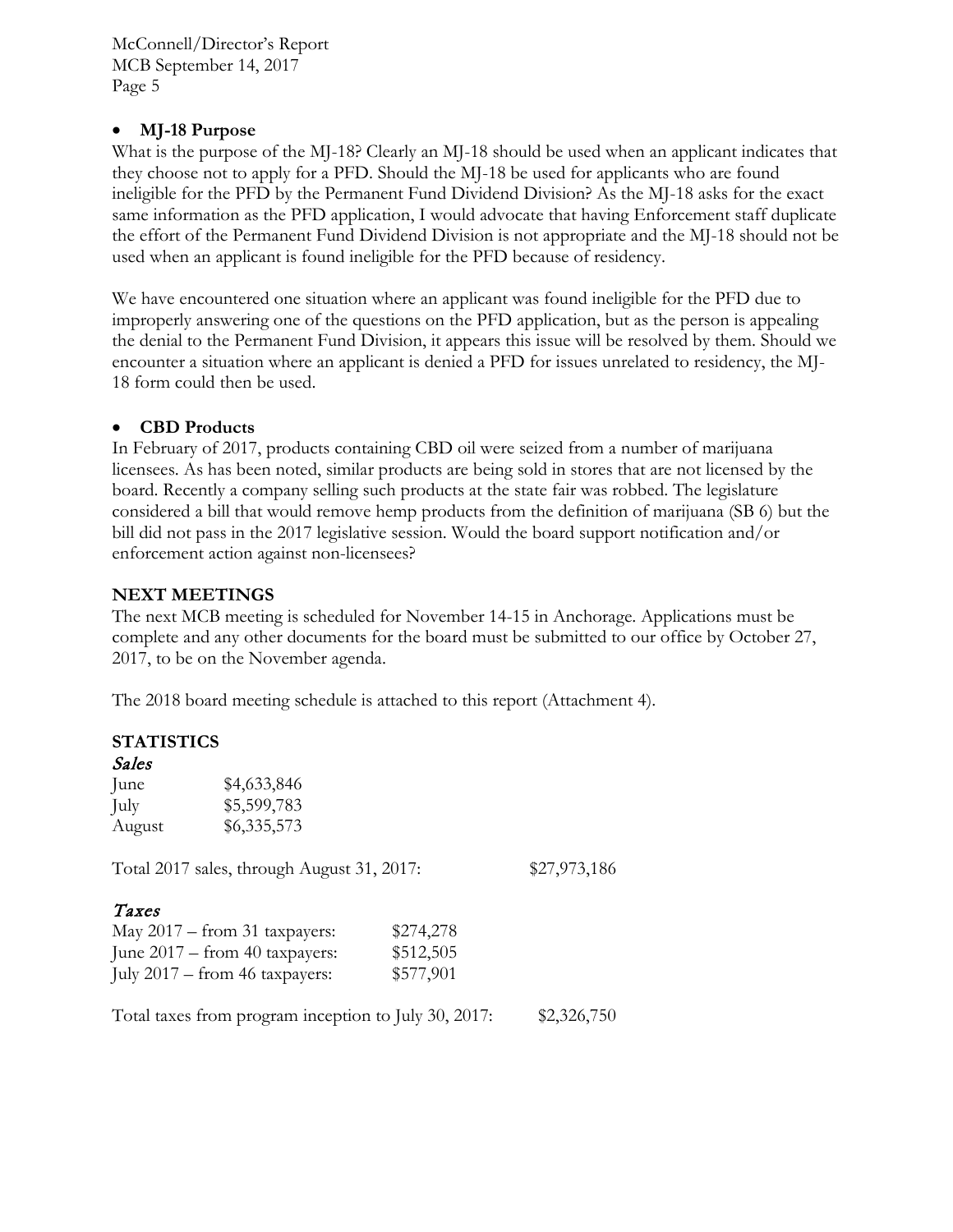### **MCB REGULATIONS PROJECTS**

### Attachment 1

| <b>DOL Project</b><br><b>Number</b> | <b>Topic</b>                                                                  | <b>Date Opened</b><br>by MCB | <b>Board</b><br>member<br>point | <b>Current Status/Notes</b>                                                                                                        | <b>Date</b><br>Adopted<br>by MCB | <b>Effective</b><br><b>Date</b> |
|-------------------------------------|-------------------------------------------------------------------------------|------------------------------|---------------------------------|------------------------------------------------------------------------------------------------------------------------------------|----------------------------------|---------------------------------|
| JU2015200669                        | <b>Omnibus Regulations</b>                                                    |                              | person(s)                       | Adopted by board; filed with Lt Gov                                                                                                | 11/20/15<br>Pg 23                | 2/21/16                         |
| JU2016200436-1                      | Conduct of board meetings in alcohol                                          | $2/11/16$ pg 2               |                                 | Adopted by board; filed with Lt Gov                                                                                                | 7/6/16                           | 12/28/16                        |
| JU2016200436-2                      | [Reserved for anticipated future work]                                        |                              |                                 |                                                                                                                                    |                                  |                                 |
| JU2015201028                        | Onsite consumption                                                            | 2/11/16                      |                                 | Board voted not to continue project<br>2/2/17                                                                                      | N/A                              | N/A                             |
| JU2016200617                        | Handler permits                                                               | $4/27/16$ pg 9               |                                 | Out for public cmt 9/7/16; duplicated by<br>Prj#165                                                                                | N/A                              | N/A                             |
| JU2016200611                        | Testing                                                                       | 6/9/16 pg 22                 |                                 | signed by Lt. Gov. 6/5/17                                                                                                          | 4/5/17                           | 7/5/17                          |
| JU2016200610                        | Advertising requirements<br>Space planning and layout                         | 6/9/16 pg 22                 | Schulte                         | Voted out for public comment 7/8/16 and<br>5/15/17; comment period ended 6/30/17;<br>vote to put out for comment failed<br>7/14/17 | N/A                              | N/A                             |
|                                     | Labeling and packaging                                                        |                              |                                 | Voted out for public comment 7/8/16 and<br>5/15/17; comment period ended 6/30/17                                                   | 7/14/17                          |                                 |
| JU2016200612                        | Video surveillance (Schulte handout)                                          | $6/9/16$ pg 22               | Schulte                         |                                                                                                                                    |                                  |                                 |
| JU2016200609                        | Participation of outside entities -<br>residency requirements (BE handout)    | $6/9/16$ pg 22               | Emmett                          |                                                                                                                                    |                                  |                                 |
| JU2016200605                        | Waste disposal (Springer motion)                                              | $6/9/16$ pg 23               | Springer                        | Combined with waste disposal #2                                                                                                    | N/A                              | N/A                             |
| JU2016200613                        | Retail store notices                                                          | 7/8/16 pg 16                 |                                 | signed by Lt. Gov. 6/22/17                                                                                                         | 4/5/17                           | 7/22/17                         |
| JU2016200837                        | Requiring fingerprints for new owners                                         | 9/7/16                       |                                 | signed by Lt. Gov. 6/19/17                                                                                                         | 4/5/17                           | 7/19/17                         |
| JU2016200838                        | What happens to existing licenses if<br>local gov opts out by ordinance       | 9/7/16                       |                                 | signed by Lt. Gov. 6/27/17                                                                                                         | 4/5/17                           | 7/27/17                         |
| JU2016200839                        | DEC approval before acceptance of<br>license application (food safety permit) | 9/7/16                       |                                 | signed by Lt. Gov. 6/27/17                                                                                                         | 4/5/17                           | 7/27/17                         |
|                                     | Advertisement; definition of<br>"advertisement" and "logo"                    | 12/7/16                      |                                 | Board took no action on proposal<br>(2/2/17)                                                                                       | N/A                              | N/A                             |
| JU2017200165-1                      | Transportation                                                                | 2/2/17                       |                                 | Voted out for public comment 3/7/17;<br>comment period ended 5/5/17                                                                | 7/13/17                          |                                 |
| JU2017200165-2                      | Revocation of handler's permit                                                |                              |                                 | Voted out for public comment 3/7/17;<br>comment period ended 5/5/17; amended<br>and voted out for public comment<br>7/13/17        |                                  |                                 |
|                                     | Random sampling                                                               | 2/2/17                       |                                 |                                                                                                                                    |                                  |                                 |
| JU2017200542                        | Quality control                                                               | 2/2/17                       |                                 |                                                                                                                                    |                                  |                                 |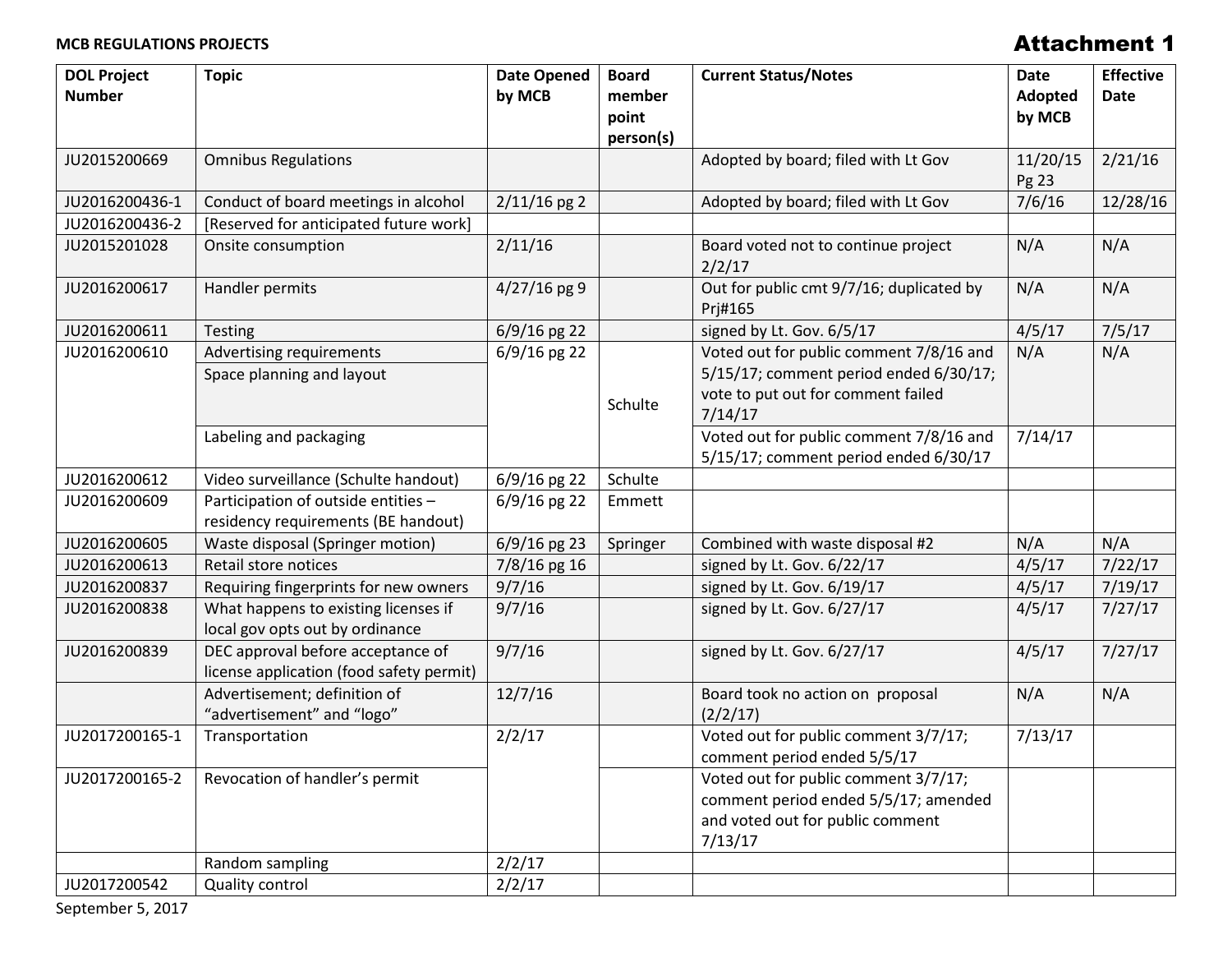### **MCB REGULATIONS PROJECTS**

### Attachment 1

| <b>DOL Project</b><br><b>Number</b> | <b>Topic</b>                                                                        | <b>Date Opened</b><br>by MCB | <b>Board</b><br>member<br>point | <b>Current Status/Notes</b>                                                   | Date<br><b>Adopted</b><br>by MCB | <b>Effective</b><br><b>Date</b> |
|-------------------------------------|-------------------------------------------------------------------------------------|------------------------------|---------------------------------|-------------------------------------------------------------------------------|----------------------------------|---------------------------------|
|                                     |                                                                                     |                              | person(s)                       |                                                                               |                                  |                                 |
|                                     | Waste disposal #2                                                                   |                              |                                 | Voted out for public comment 7/14/17;                                         |                                  |                                 |
|                                     | Notify AMCO of crime on licensed<br>premises                                        | 5/15/17                      | Springer                        | posted 8/17/17; cmts due 9/29/17                                              |                                  |                                 |
| JU2017200548                        | <b>Onsite Consumption</b>                                                           | 3/7/17                       |                                 | Voted out for public comment on 7/14/17;<br>posted 8/21/17; cmts due 10/16/17 |                                  |                                 |
| JU2017200536                        | Plant count for new cultivators                                                     | 4/5/17                       |                                 | Voted out for public comment 7/14/17;                                         |                                  |                                 |
|                                     | Require trim that is sold separately to<br>be tested separately; kief               | 5/15/17                      | Emmett;<br>Miller               | posted 8/15/17; cmts due 9/22/17                                              |                                  |                                 |
|                                     | Require testing licensee to notify<br>director of significant equipment<br>failure  |                              | Springer                        |                                                                               |                                  |                                 |
|                                     | Separation distance                                                                 | 4/5/17                       | Springer                        | Draft on 9/14 agenda                                                          |                                  |                                 |
| JU2017200477                        | Timing of public objections                                                         | 5/15/17                      | Emmett                          | Voted out for public comment 7/14/17;                                         |                                  |                                 |
|                                     | Local government jurisdiction                                                       |                              |                                 | cmts due 9/5/17; on 9/14 agenda                                               |                                  |                                 |
| JU2017200533                        | Revise definition of "direct or indirect<br>financial interest" at 3 AAC 306.015(e) | 5/15/17                      | Springer                        | Voted out for public comment 7/14/17;<br>posted 8/14/17; cmts due 9/29/17     |                                  |                                 |
|                                     | Better define "promotional activities"<br>and "advertisement"                       |                              | Mlynarik;<br>Miller             |                                                                               |                                  |                                 |
|                                     | Revise definition of "recreation or<br>youth center"                                | 5/15/17                      | Miller                          | Draft on 7/12 agenda; sent back to<br>drawing board                           |                                  |                                 |
|                                     | Allow licensees to participate in trade<br>shows                                    | 5/15/17                      | Emmett                          | Draft on 9/14 agenda                                                          |                                  |                                 |
|                                     | Streamline edibles testing                                                          | 7/14/17                      | Emmett                          |                                                                               |                                  |                                 |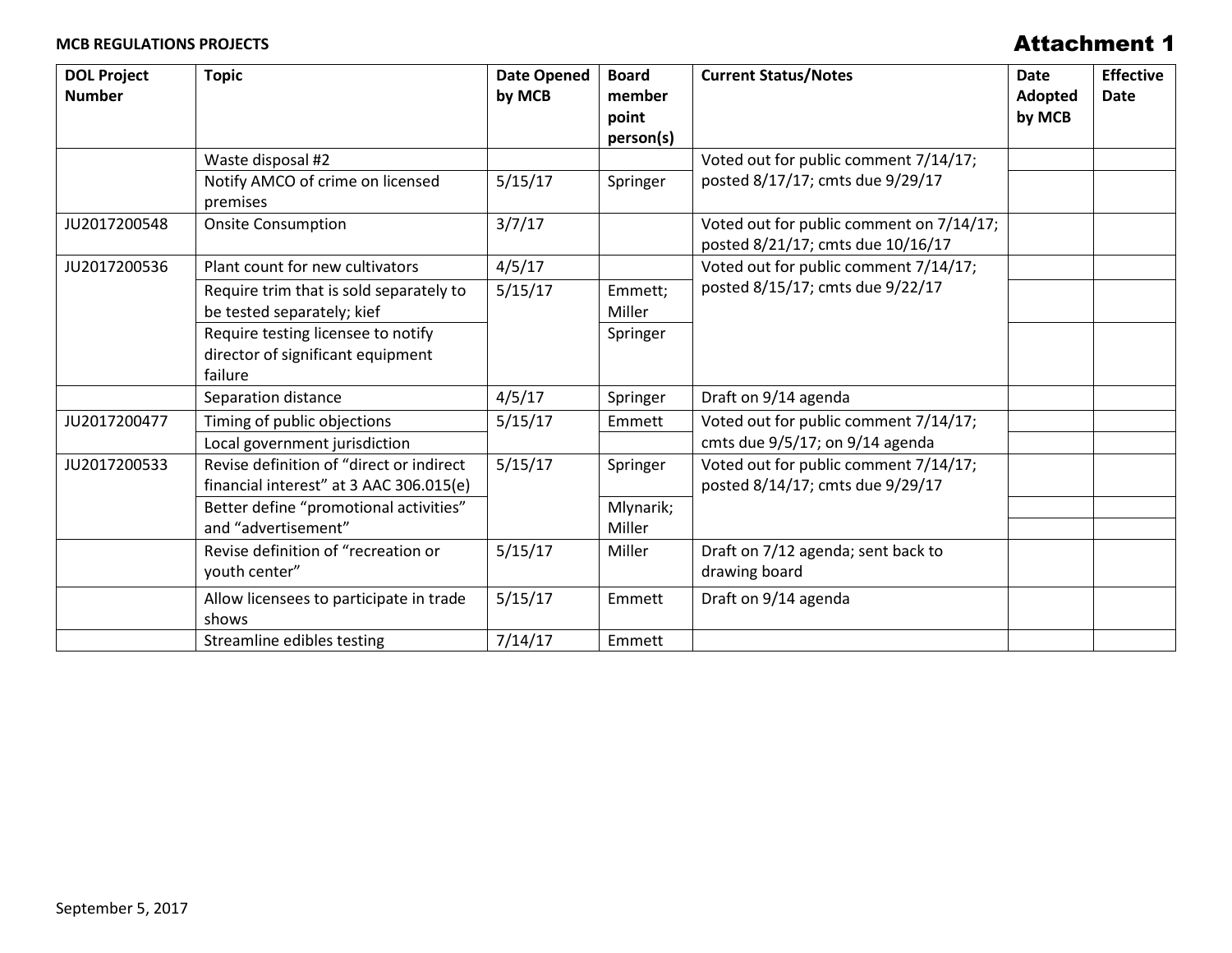### Attachment 2



Alcohol and Marijuana Control Office 550 W 7th Avenue, Suite 1600 Anchorage, AK 99501 [amco.enforcement@alaska.gov](mailto:amco.enforcement@alaska.gov) <https://www.commerce.alaska.gov/web/amco> Phone: 907.269.0350

### **Alaska Marijuana Control Board**

**Form MJ-21: Pre-Inspection Checklist**

#### **What isthisform?**

This pre-inspection checklist form is for your reference to ensure that your marijuana facility is in compliance with all of the following security and basic operating requirements prior to your inspection. **Please complete all checklist items before requesting your inspection.** If you have any questions regarding this checklist, please contact AMCO enforcement at [amco.enforcement@alaska.gov.](mailto:amco.enforcement@alaska.gov)

#### **Compliance with these checklist items and all statutes and regulations is mandatory before your license will be issued.**

| <b>Doing Business As:</b> | Date:                  |  |
|---------------------------|------------------------|--|
| <b>License Type:</b>      |                        |  |
| Licensee:                 | <b>License Number:</b> |  |

### Section 1 – All Marijuana Establishments

|                                                                                                                                                                                                                                                                                                                                                                                                                                                                                                                                                                                          | <b>COMPLETED</b> |
|------------------------------------------------------------------------------------------------------------------------------------------------------------------------------------------------------------------------------------------------------------------------------------------------------------------------------------------------------------------------------------------------------------------------------------------------------------------------------------------------------------------------------------------------------------------------------------------|------------------|
| Surveillance System: Install and maintain a video surveillance and camera recording system with a camera<br>resolution that allows for clear and certain identification of any person and activity in the area at all times.                                                                                                                                                                                                                                                                                                                                                             |                  |
| a.) Required video cameras must be placed in a way that produces a clear view adequate to identify any<br>individual inside the licensed premises or within 20 feet of each entrance to the licensed premises.<br>Both the interior and exterior to the facility must be recorded.                                                                                                                                                                                                                                                                                                       |                  |
| b.) The video system must cover each restricted access area (to include each entrance to a restricted<br>area). Any area where marijuana is grown, cured, manufactured, or where marijuana waste is<br>destroyed must have a camera placement in the room facing the entry door, and in adequate fixed<br>positions, at a height that will provide a clear, unobstructed view of the regular activity without a sight<br>blockage from lighting hoods, fixtures, or other equipment, in order to allow for clear and certain ID of<br>any person or activity at all times.               |                  |
| Surveillance recording equipment and video surveillance records must be housed in a locked and<br>c.<br>secure area or in a lock box, cabinet, closet or other secure area that is accessible only to the licensee<br>or authorized employee, and to law enforcement personnel including a peace officer or agent of the<br>board. A marijuana establishment may use an offsite monitoring service and offsite storage of video<br>surveillance records if security requirements at the offsite facility are at least as strict as the onsite<br>security requirements.                  |                  |
| d.) Recordings must be preserved for a minimum of 40 days, in a format that can be easily accessed for<br>viewing. All recorded images must accurately display the date and time, and must be archived in a<br>format that does not permit the alteration of the recorded image, so that the images can be readily<br>authenticated. After 40 days, a marijuana establishment may erase video recordings, unless the<br>licensee knows or should know of any pending criminal, civil, or administrative investigation for which<br>the video recording may contain relevant information. |                  |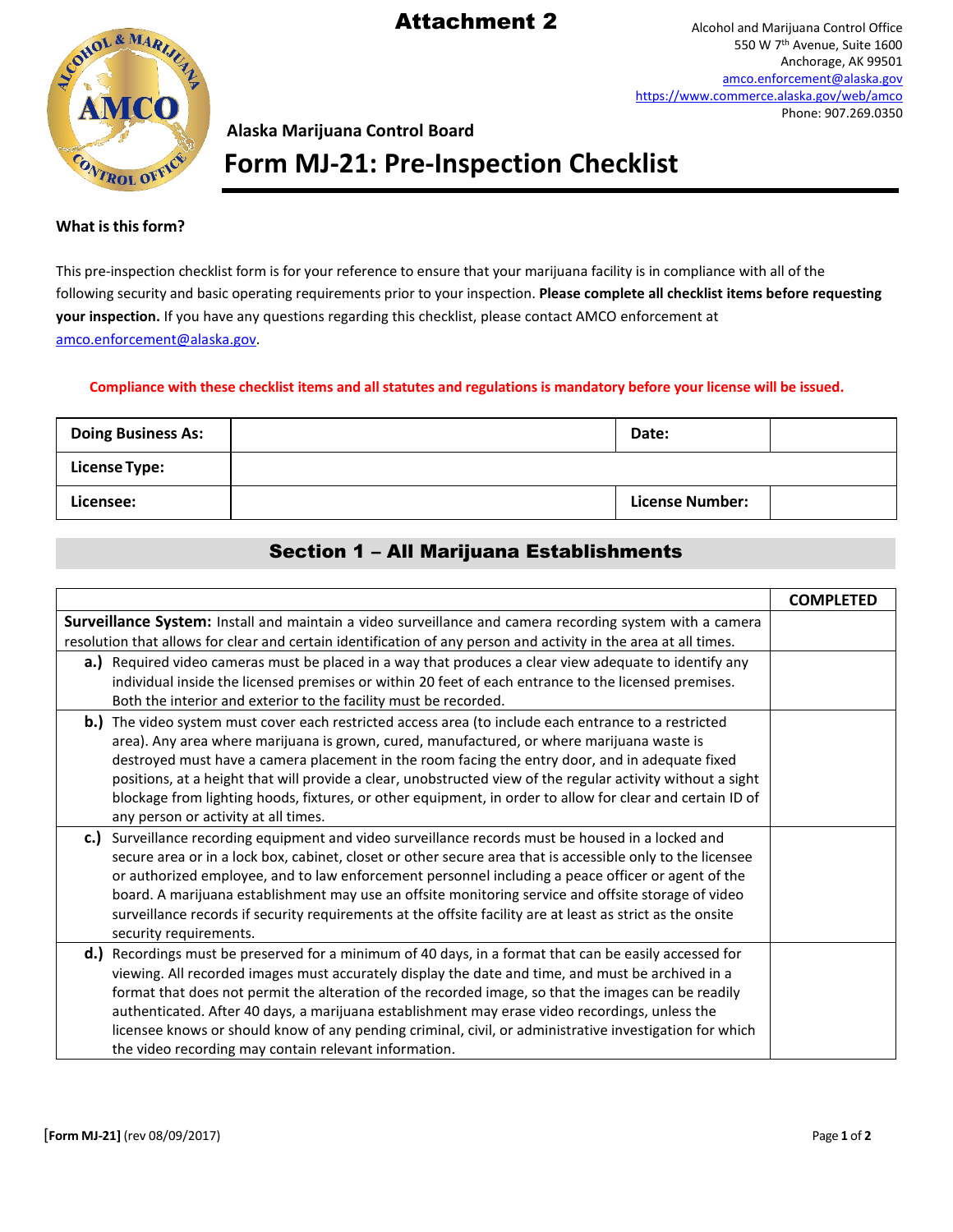## Attachment 2



Alcohol and Marijuana Control Office 550 W 7th Avenue, Suite 1600 Anchorage, AK 99501 [amco.enforcement@alaska.gov](mailto:amco.enforcement@alaska.gov) <https://www.commerce.alaska.gov/web/amco> Phone: 907.269.0350

**Alaska Marijuana Control Board**

# **Form MJ-21: Pre-Inspection Checklist**

|                                                                                                                   | <b>COMPLETED</b> |  |
|-------------------------------------------------------------------------------------------------------------------|------------------|--|
| Alarm System: A security alarm system is required on all exterior doors and windows. Motion detectors in          |                  |  |
| every room with non-opening windows are required.                                                                 |                  |  |
| <b>Locks:</b> Commercial grade, non-residential door locks on all exterior entry points to the licensed premises. |                  |  |
| Lighting: Exterior lighting must facilitate surveillance.                                                         |                  |  |
| Marijuana Handler Permit: All licensees and employees must have a valid permit.                                   |                  |  |
| Facility Identification Cards: Each licensee, employee, or agent shall display an identification badge issued     |                  |  |
| by the establishment at all times when on the licensed premises. Marijuana handler cards DO NOT satisfy this      |                  |  |
| requirement.                                                                                                      |                  |  |
| Restricted Access Areas: A marijuana establishment shall restrict access to any part of the licensed              |                  |  |
| premises where marijuana or marijuana product is grown, processed, tested, stored, or stocked.                    |                  |  |
| a.) Each entrance to a restricted access area must be marked by a sign that says "Restricted access area.         |                  |  |
| Visitors must be escorted." The sign must use this exact phrase, no variations will be accepted.                  |                  |  |
| b.) Ensure that any marijuana at the licensed premises cannot be observed by the public from outside.             |                  |  |
| The premises must not emit an odor that is detectable by the public from outside the premises, except             |                  |  |
| as allowed by a local government conditional use permit process.                                                  |                  |  |
| Certified Scales: A marijuana establishment shall use certified scales in compliance with AS 45.75.080, the       |                  |  |
| Alaska Weights and Measures Act. A marijuana establishment shall maintain registration and inspection reports     |                  |  |
| of certified scales; and upon request by the board or the director, provide a copy of the registration and        |                  |  |
| inspection reports of the certified scales to the board or the director for review.                               |                  |  |

### Section 2 – Cultivation Facilities Only

|                                                                                                                      | <b>COMPLETED</b> |
|----------------------------------------------------------------------------------------------------------------------|------------------|
| A marijuana cultivation facility shall conduct any marijuana growing operation within a fully enclosed secure        |                  |
| indoor facility or greenhouse with rigid walls, a roof, and doors. Where not prohibited by local government,         |                  |
| outdoor production may take place in non-rigid greenhouses, other structures, or an expanse of open or cleared       |                  |
| ground fully enclosed by a physical barrier. To obscure public view of the premises, outdoor production must         |                  |
| be enclosed by a sight obscuring wall or fence at least six feet high.                                               |                  |
| <b>Plants/Seeds:</b> At the time of your initial inspection you must be in compliance with the following guidelines. |                  |
| a.) Plants over 8 inches-Tracked by plant tag                                                                        |                  |
| 12 mother plants (non-flowering plants of any size) tagged                                                           |                  |
| Any number of immature plants no taller than 18 inches                                                               |                  |
| All tagged correctly and in-line with training from METRC. Tags attached on first fastener around                    |                  |
| the "trunk" and above first branch after plant in able to support the tag.                                           |                  |
| b.) Plants under 8 inches-Tracked by batch                                                                           |                  |
| Strain-specific batches with up to 50 plants                                                                         |                  |
| Unlimited number of batches                                                                                          |                  |
| Batches should be in rows and columns for ease of verifying numbers                                                  |                  |
| c.) Seeds $-$ Tracked by package tag                                                                                 |                  |
| Strain-specific packages by count or by weight                                                                       |                  |
| Unlimited number of packages                                                                                         |                  |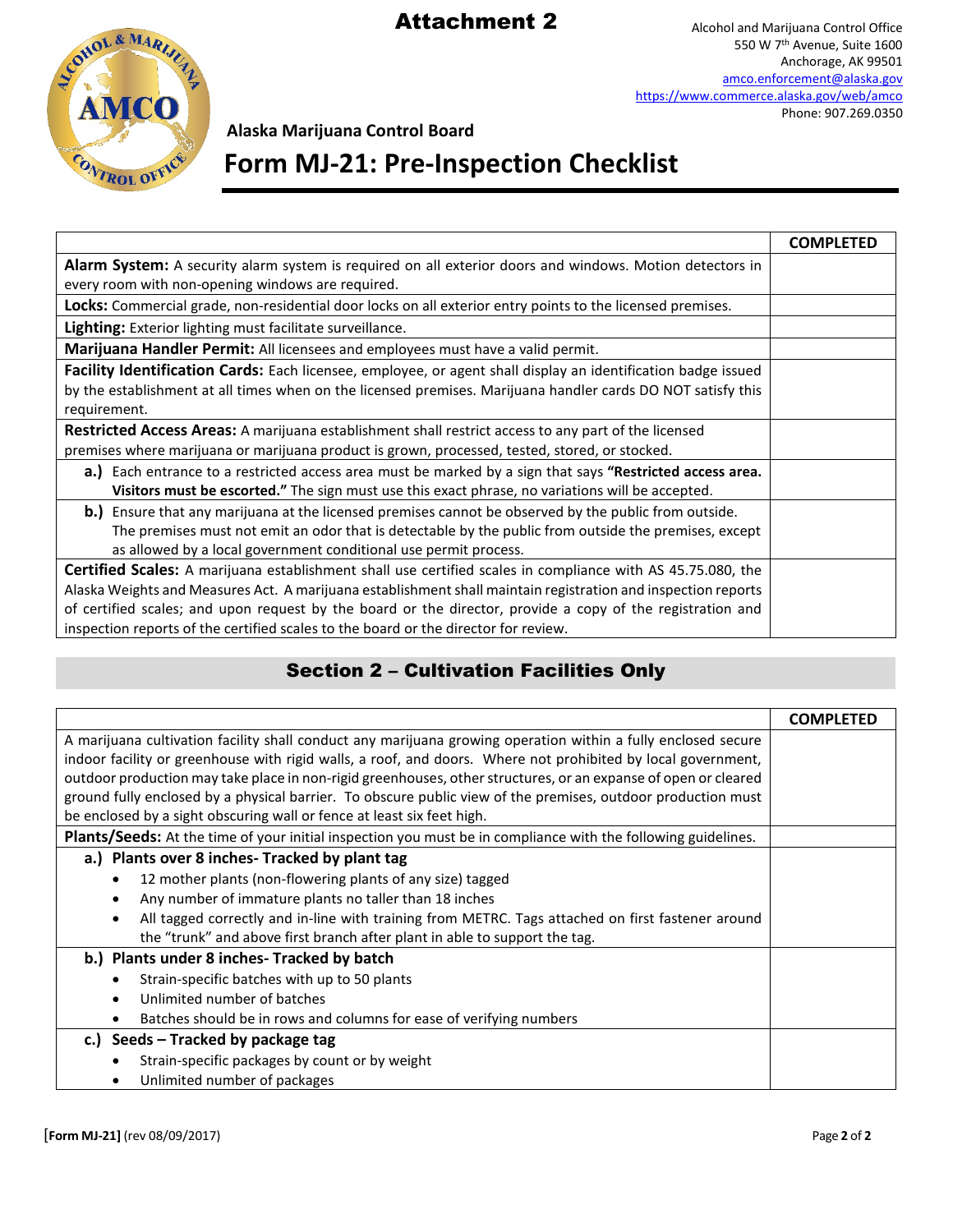Attachment 3





### **Department of Commerce, Community, and Economic Development**

ALCOHOL & MARIJUANA CONTROL OFFICE

550 West Seventh Avenue, Suite 1600 Anchorage, AK 99501 Main: 907.269.0350

### **Marijuana Control Board**

### **Delegation 2017-07-12a**

### **Approval of Licensed Premises Changes**

*Adopted (passed 5-0) on July 12, 2017*

In accordance with AS 17.38.150, the Marijuana Control Board delegates to the Director the authority to approve a licensed premises change (MJ-14) under 3 AAC 306.015(c).

Peter Mlynarik Erika McConnell Chair Director

 $\overline{\phantom{a}}$  , and the contract of the contract of the contract of the contract of the contract of the contract of the contract of the contract of the contract of the contract of the contract of the contract of the contrac Marijuana Control Board Alcohol & Marijuana Control Office